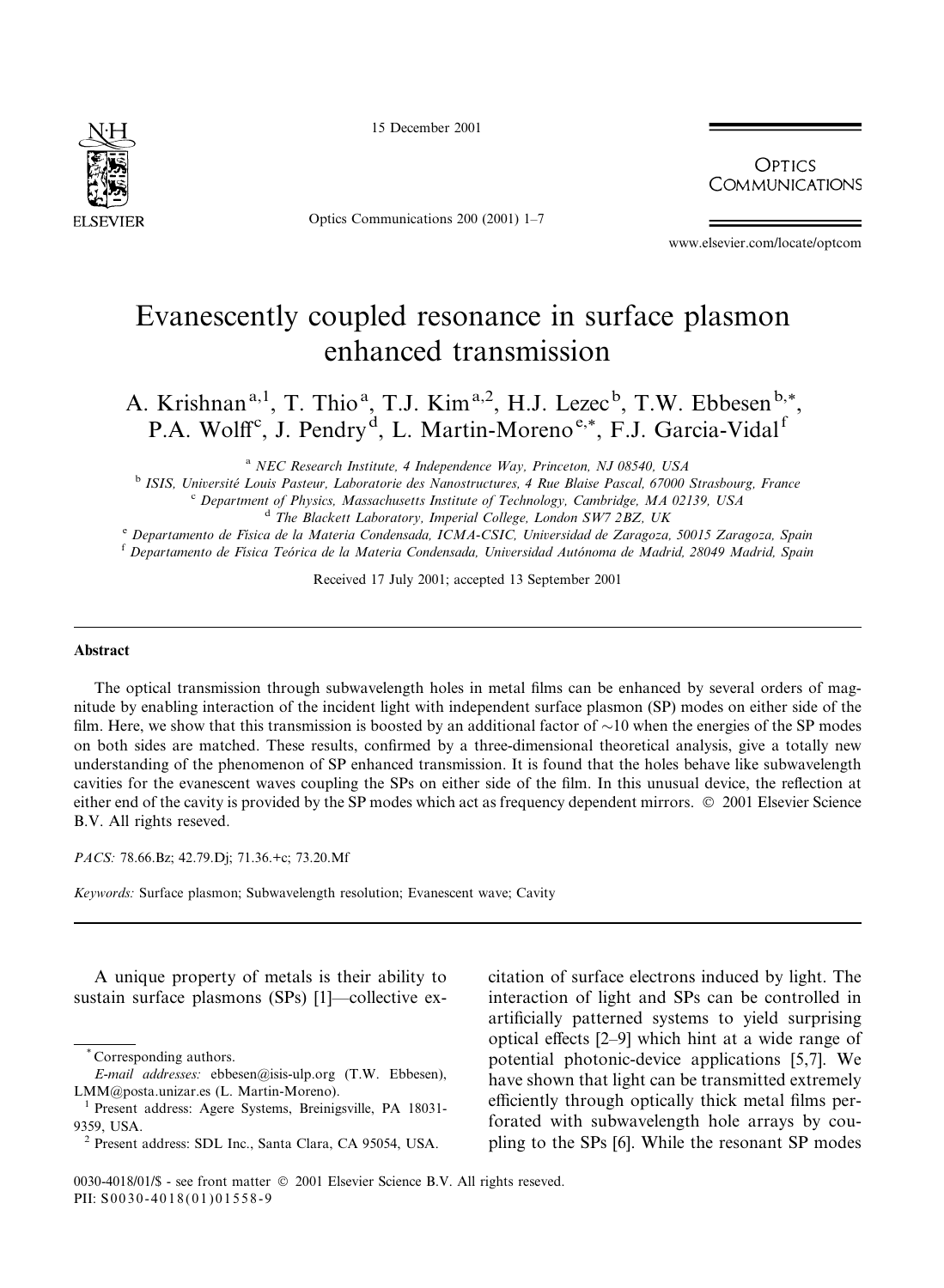involved in this process can be fully assigned [10], the actual transmission mechanism, including the coupling between the SPs on either side of the holes, is still not well understood. To further elucidate these issues, the SP resonance wavelengths on one side of the metal film have been tuned while maintaining those of the other surface constant. We find among other things that the already very high transmission can be enhanced even further, by more than an order of magnitude, by matching the SP resonance energies on both sides of the metal film. Three-dimensional numerical simulations are performed which confirm this effect. We demonstrate that the structure can be understood as a novel type of cavity for evanescent waves in which the SPs modes at either end act as wavelength selective mirrors.

As a first step in our sample fabrication process, Au films were thermally evaporated on a quartz substrate to thicknesses much larger than the optical skin depth  $(250-300)$  nm). A Micrion 9500 focused ion beam system was then used to mill through the films a two-dimensional square array of holes of diameter  $d = 200$  nm and lattice constant  $a_0 = 600$  nm. A transparent cell incorporating the perforated metal surface as one of its walls was finally fixed to the sample. The effect of varying the index of refraction on one side of the metal with respect to the other was explored by filling the cell with various liquids, including water and selected commercial index-matching fluids, and measuring the zero-order transmission spectra with a Cary 5 spectrometer.

The optical transmission through a metal film perforated with a periodic array of holes, such as in Fig. 1, peaks at certain wavelengths which correspond to the excitation of SP modes. The positions of these peaks are determined by the SP dispersion relation, and therefore by the geometry of the hole array, as well as the dielectric constant of the dielectric medium adjacent to the metal film. In general, two sets of resonances are distinguishable in the transmission spectra because the two sides of the metal film border on different dielectric



Fig. 1. SEM image of a Au film on a quartz substrate perforated with a square array of holes.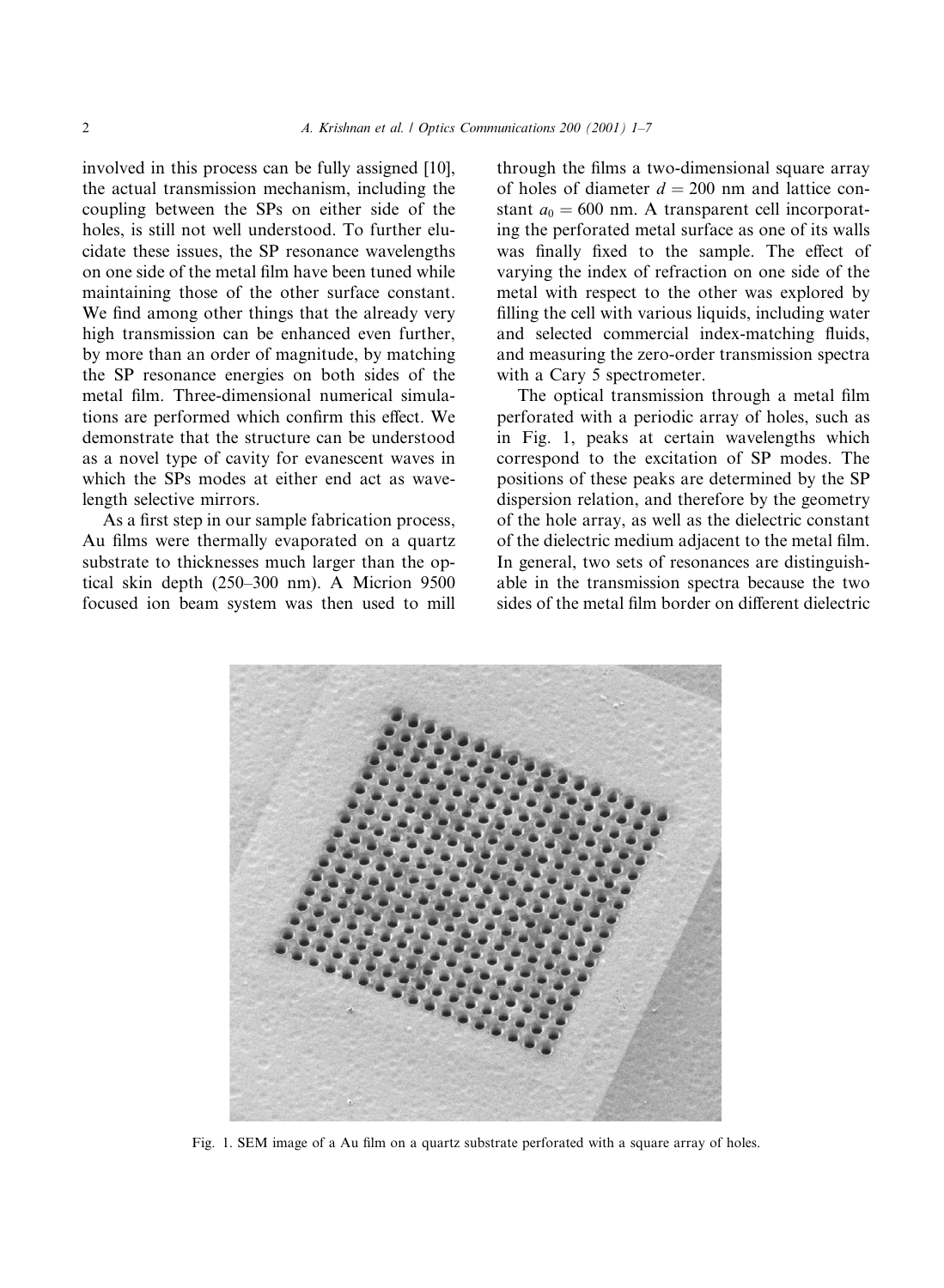media, typically the solid substrate and air. The energies of the SP modes on the air side can be tuned by placing the surface in contact with a dielectric medium, typically a solvent, with an appropriately chosen dielectric constant as shown in the following section.

At normal incidence, the wavelengths of the excited SP modes of the two interfaces for a square lattice of holes are given approximately by [10]:

$$
\lambda_{\max}(i,j) = \frac{a_0}{\sqrt{i^2 + j^2}} \sqrt{\frac{\varepsilon_{\text{S,L}} \varepsilon_M}{\varepsilon_{\text{S,L}} + \varepsilon_M}},\tag{1}
$$

where  $a_0$  is the lattice constant of the hole array; i and *j* are integer mode indices,  $\varepsilon_M$  is the dielectric constant of the metal, and  $\varepsilon_{S,L}$  is the dielectric constant of either the substrate  $(\varepsilon_S)$  or the medium  $(\varepsilon_L)$  (air or different liquids) in contact with the second surface.

Fig. 2 displays the evolution of the transmission spectra as  $\varepsilon_{\rm L}$  is varied while the dielectric constant of the substrate,  $\varepsilon_{S}$ , remains fixed. The peaks correspond to two sets of resonances belonging to the SP modes on either side of the metal layer, at positions predicted by Eq. (1). The peaks are



Fig. 2. Experimental zero-order transmission spectra of a Au film on a quartz substrate ( $\varepsilon_s = 2.31$ ), as a function of refractive index  $\varepsilon_L$ . The film thickness is 250 nm, the hole diameter is 200 nm and the lattice constant is  $a_0 = 600$  nm: (a)  $\varepsilon_L \le \varepsilon_S$  and (b)  $\varepsilon_L \ge \varepsilon_S$ .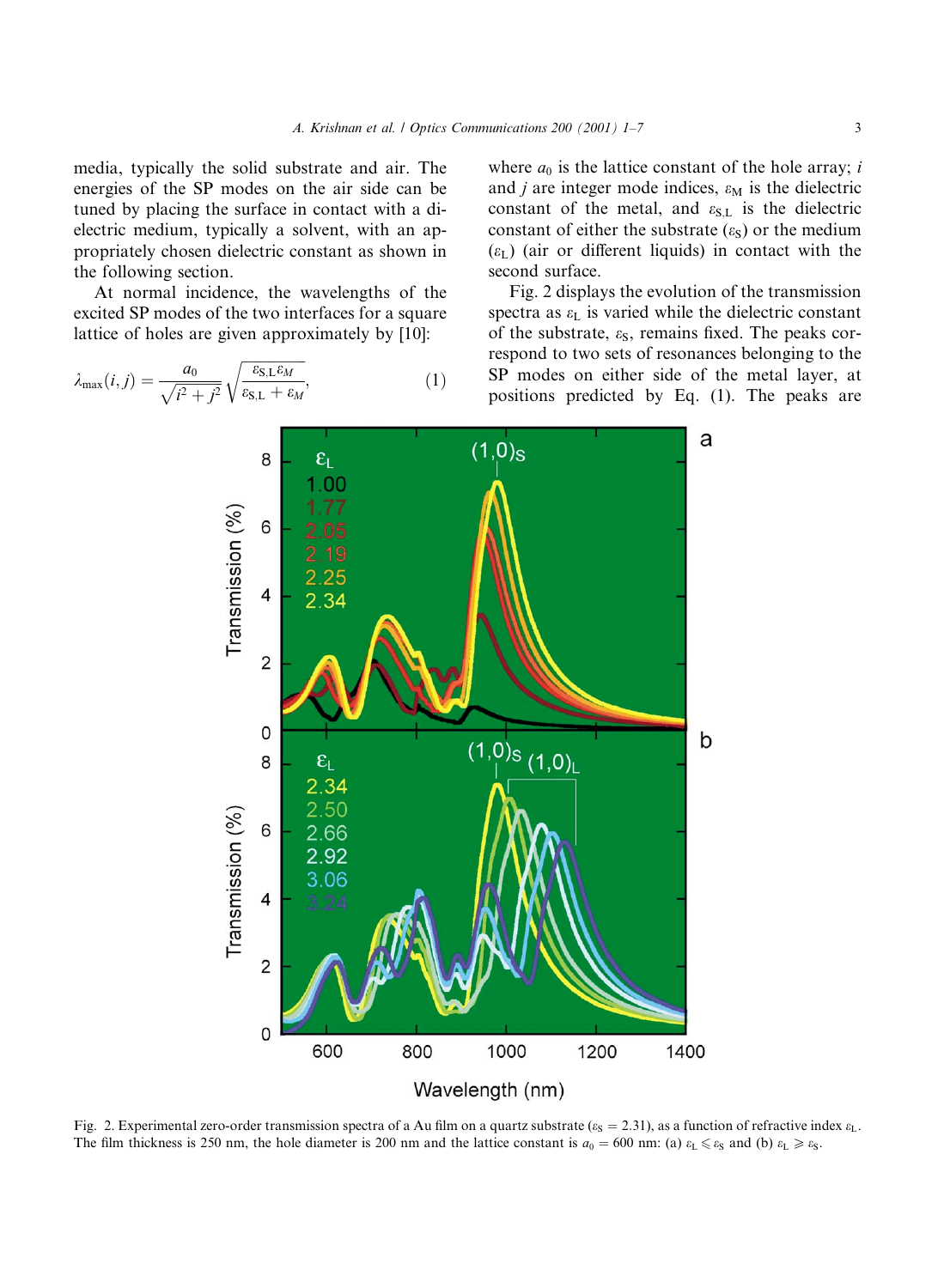labeled by  $(i, j)_{S}$  and  $(i, j)_{L}$  where *i*, *j* correspond to the integers of Eq.  $(1)$  and S or L denote once again the dielectric-metal interface associated with the various SP modes. More specifically, Fig. 2 shows the transmission spectra of a hole array in a Au film on a quartz substrate ( $\varepsilon_{\rm S} = 2.31$ ) as  $\varepsilon_{\rm L}$  is varied between 1.00 and 3.24. A substantial variation in transmission efficiency is apparent in the case of the longest-wavelength  $(1,0)$ <sub>S</sub> peak. As  $\varepsilon_L$ is increased, the transmission intensity at the  $(1,0)$ , peak rises, reaching a maximum value when  $\varepsilon_{\rm L} \sim \varepsilon_{\rm S} = 2.31$  (Fig. 2a); simultaneously, this peak

shifts by  $\approx$ 35 nm to longer wavelengths. In other words, varying the dielectric constant on one surface has a strong impact on a SP mode associated with the opposite surface. As  $\varepsilon_L$  is increased beyond  $\varepsilon_{S}$  (Fig. 2b), the  $(1,0)$ <sub>L</sub> peak shifts to longer wavelengths while experiencing a decrease in intensity. At the largest values of  $\varepsilon_L$  the  $(1,0)$ <sub>S</sub> peak is seen to emerge again at its expected position at  $\lambda \sim 950$  nm.

The key result is that minimizing the energy difference between the SP modes on either side of the metal film maximizes the peak transmission



Fig. 3. Numerical simulations of the zero-order transmission spectra; same conditions as in Fig. 2.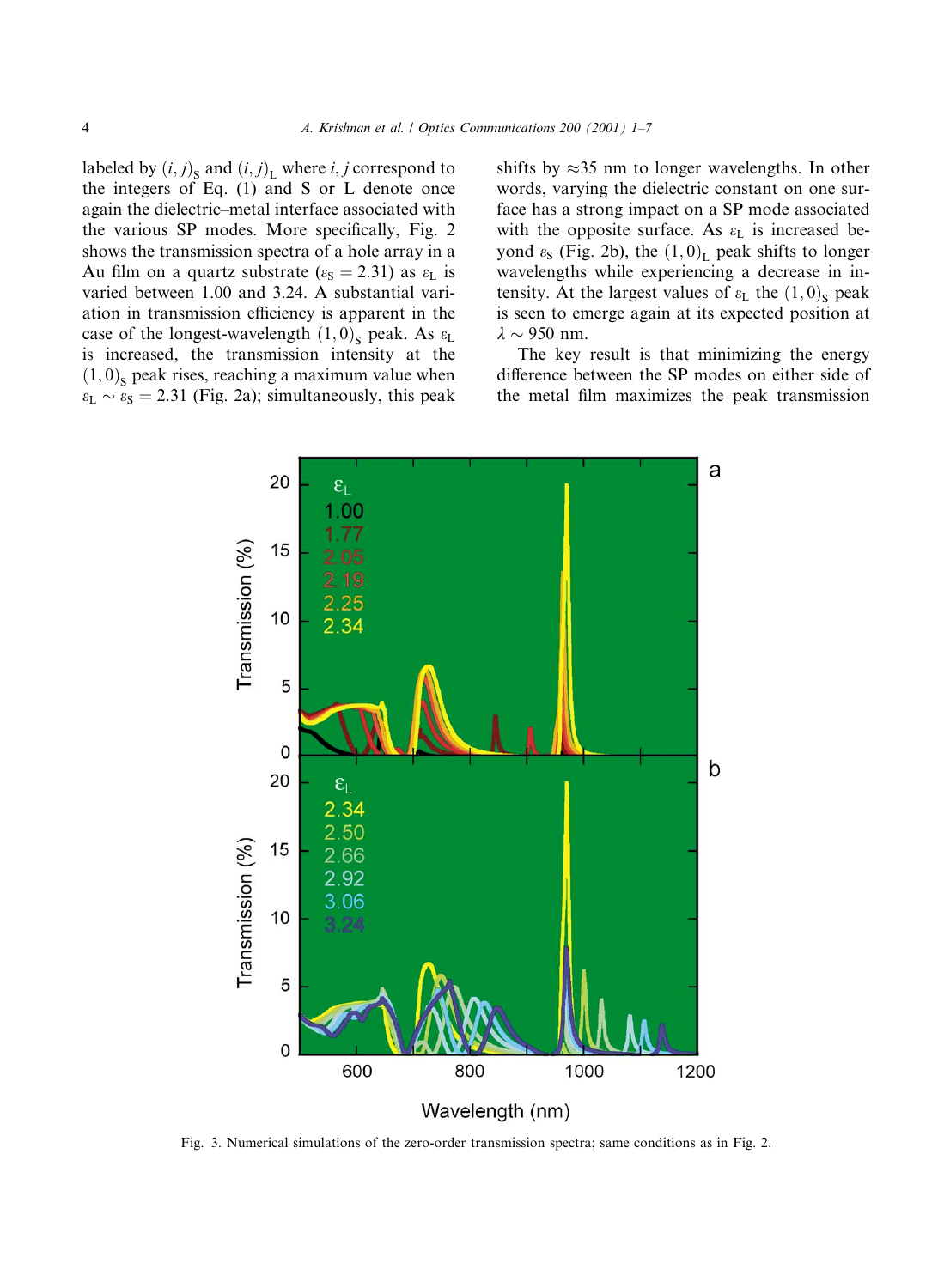intensity. The variation in the transmission spectra about this condition of two-surface matching clearly indicates that a *resonance* between the  $(1,0)$ , and  $(1,0)$ , modes is the cause of the 10-fold enhancement in transmission intensity.

In parallel, we have performed three-dimensional numerical computations to simulate the optical transmission properties of our fabricated samples as the dielectric constant on one side is varied with respect to the other [11]. Simulated zero-order transmission spectra for the Au structures are shown in Fig. 3 where  $\varepsilon_L$  is varied over the same range as probed experimentally. Excellent agreement between theory and experiment is obtained, in both the position of the peaks and details of their structure at a given  $\varepsilon_L$ , as well as in the way the spectra evolve as  $\varepsilon_L$ is varied. Once again, a strong transmission boost is observed when the dielectric constant of the media on either side of the metal film are brought into coincidence: a 20-fold enhancement in the transmission intensity of the  $(1,0)$ . mode is predicted as  $\varepsilon_{\rm L}$  is increased from 1.0 to 2.34.

For subwavelength conditions  $(\lambda > 2d)$ , it should be recalled that no propagating mode can be sustained in a cylindrical hole. The wave experiences evanescent decay and a vanishingly small amount of light is transmitted. It is then remarkable that the combined system made up of two plasmon-activated surfaces and a subwavelength hole can overcome this inherently weak transmission efficiency by orders of magnitude. This is reminiscent of a Fabry-Perot resonator [12] defined by two highly reflective mirrors. Although the transmittivity of either mirror in isolation is very small, the net transmission amplitude  $t$  of a Fabry–Perot can be close to unity whenever light interferes constructively between the mirrors before exiting. The summation of multiple reflections inside the cavity leads to the following expression for  $t$ :

$$
t = \frac{\tau_1 \tau_2 e^{ikh}}{1 - \rho_1 \rho_2 e^{2ikh}},\tag{2}
$$

where  $\tau$  and  $\rho$  are the probability amplitudes for transmission and reflection of the two mirrors

(labeled 1 and 2),  $k$  is the wave vector of the light in cavity and  $h$  is the optical path length between the mirrors. The transmission peaks with values of *t* close to one can be achieved is whenever

$$
\rho_1 \rho_2 e^{2ikh} \sim 1. \tag{3}
$$

For reflection coefficients  $\rho$  close to unity, Eq. (3) is satisfied whenever the phase-matching condition  $\lambda = 2nh$  (*n* = 1, 2, ...) is met.

In the case of subwavelength hole arrays, high transmission is also found for specific wavelengths. Furthermore a theoretical analysis (based on a mode expansion of the fields in the different spatial regions) also shows that the transmission amplitude can be cast in a form similar to Eq.  $(2)$  [11]. However as the holes are much smaller than the wavelength of light, waves are evanescent inside the holes, i.e. the  $k$  wave vector is imaginary which, in turn, means that the wave does not accumulate phase when traversing the hole. Instead, its amplitude decreases and therefore the Fabry-Perot condition for resonance  $(Eq. (3))$  seems never to be fulfilled, as now  $e^{-2|k|h} \ll 1$ . However, this decrease in amplitude could be compensated by an amplitude boost at the interfaces, that is, if  $\rho_1$  and/or  $\rho_2$ are larger than one. This counter-intuitive behavior is not forbidden for evanescent waves.<sup>3</sup> When seen from the interior of the hole, an evanescent wave excites a SP in the plane of the metal-dielectric interface which responds with an evanescent wave which decays in the reverse direction. This appears as a large reflection coefficient, much like a mirror that would reflect more light than impinges on it. So at SP resonant frequencies, metal-dielectric interfaces act as "supermirrors" for evanescent waves whose amplitudes decrease in

<sup>&</sup>lt;sup>3</sup> In the case of evanescent waves, energy conservation only forces Im( $\rho$ ) > 0, without imposing any restriction on the modulus of  $\rho$ . Actually, it is a very general property of wave propagation that in any physical system possessing localized eigen-states weakly coupled to a continuum, the reflection coefficient for evanescent waves impinging with an energy close to one of the eigen-energies can be much larger than one, as can be found by analyzing general properties of scattering matrices. In the case of hole arrays, the localized states are the SPs of the decorated (surface + holes) metal-dielectric interfaces. Plasmon states accumulate electromagnetic energy and, when coupled to radiative modes, reradiate it afterwards.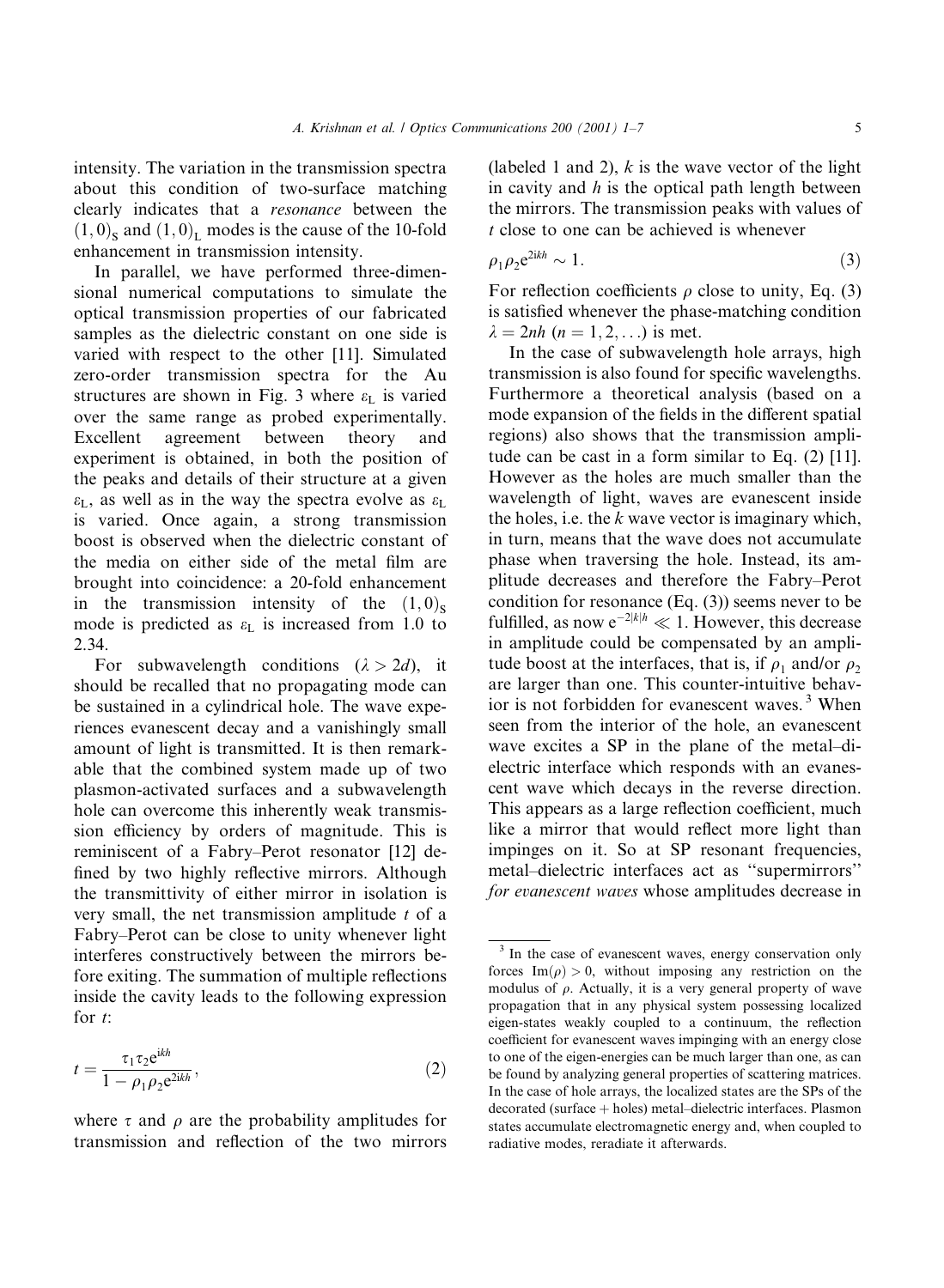the forward direction (in the aperture) but the matching condition at the exit boundary is such as to give a largely enhanced reflected evanescent field which decays in the reverse direction. In this way, all partial waves may have similar amplitudes, resulting in coherent constructive interference, much like a Fabry-Perot but with evanescent instead of propagating waves. In this case, for very low absorption in the metal, the net transmittance can be as large as unity, independent of metal thickness. This evanescently coupled resonator is most effective for a symmetric situation, with equal dielectric constants on either side of the holes such that the SP mode frequencies at both interfaces coincide. For a non-symmetric situation, the SP modes on either side have different frequencies and therefore the interfaces do not always act as supermirrors at the same frequencies (and this is especially true for longest wavelength peak in Figs. 2 and 3). In such case, the conditions for the evanescent cavity resonance are weakened and therefore we can expect that the transmission is strongly suppressed with respect to the symmetric case, as observed in the experiments.<sup>4</sup> The crosssectional view of Fig. 4 displays the calculated distribution of the electric field amplitude in the vicinity of the hole-array structure discussed so far, for plane-wave illumination incident from the left. Three distinct cases are presented: no coupling to SP modes (Fig. 4b, transmission:  $0.005\%$ ), coupling to an SP mode on the far side (Fig. 4c, transmission:  $0.5\%$ ) and finally coupling to SP modes on both sides leading to resonance (Fig. 4d, transmission: 20%). Comparison of Fig. 4b with Fig. 4c shows how light coupling to a SP mode leads to strong the E-field build up on the surface which coincides with enhanced transmission. When the SP modes on either side are in resonance (Fig. 4d) a further dramatic enhancement of the  $E$ field intensity is observed as compared to the nonsymmetric case (Fig. 4c) leading to the boost in



Fig. 4. Cross-sectional view (1.75  $\times$  1.0 µm) of the electric-field amplitude in the vicinity of the structure simulated in Fig. 3. The E-field amplitude is displayed normalized to the amplitude of the incident plane wave using a logarithmic color scale. Various states of resonance with SP modes are presented: (a) diagram indicating direction and polarization (linear) of incident wave relative to the plane of the cross-section; (b) offresonance in the asymmetric situation ( $\varepsilon_s = 2.31$ ,  $\varepsilon_L = 1.0$ ,  $\lambda = 1100$  nm), transmission: 0.005%; (c) on-resonance (with quartz-side SP) in an asymmetric situation ( $\varepsilon_s = 2.31$ ,  $\varepsilon_l = 1.0$ ,  $\lambda = 957$  nm), transmission = 0.5%; (d) on-resonance in a symmetric situation  $(\varepsilon_s = 2.31, \varepsilon_L = 2.31, \lambda = 966 \text{ nm})$ , transmission =  $20\%$ .

<sup>&</sup>lt;sup>4</sup> Even in the non-symmetric case, the mere presence of a hole in the metal surface will generate a local perturbation allowing for weak SP modes which in turn can favor the evanescent coupling. In addition, there will be an impedance mismatch which will allow for reflection.